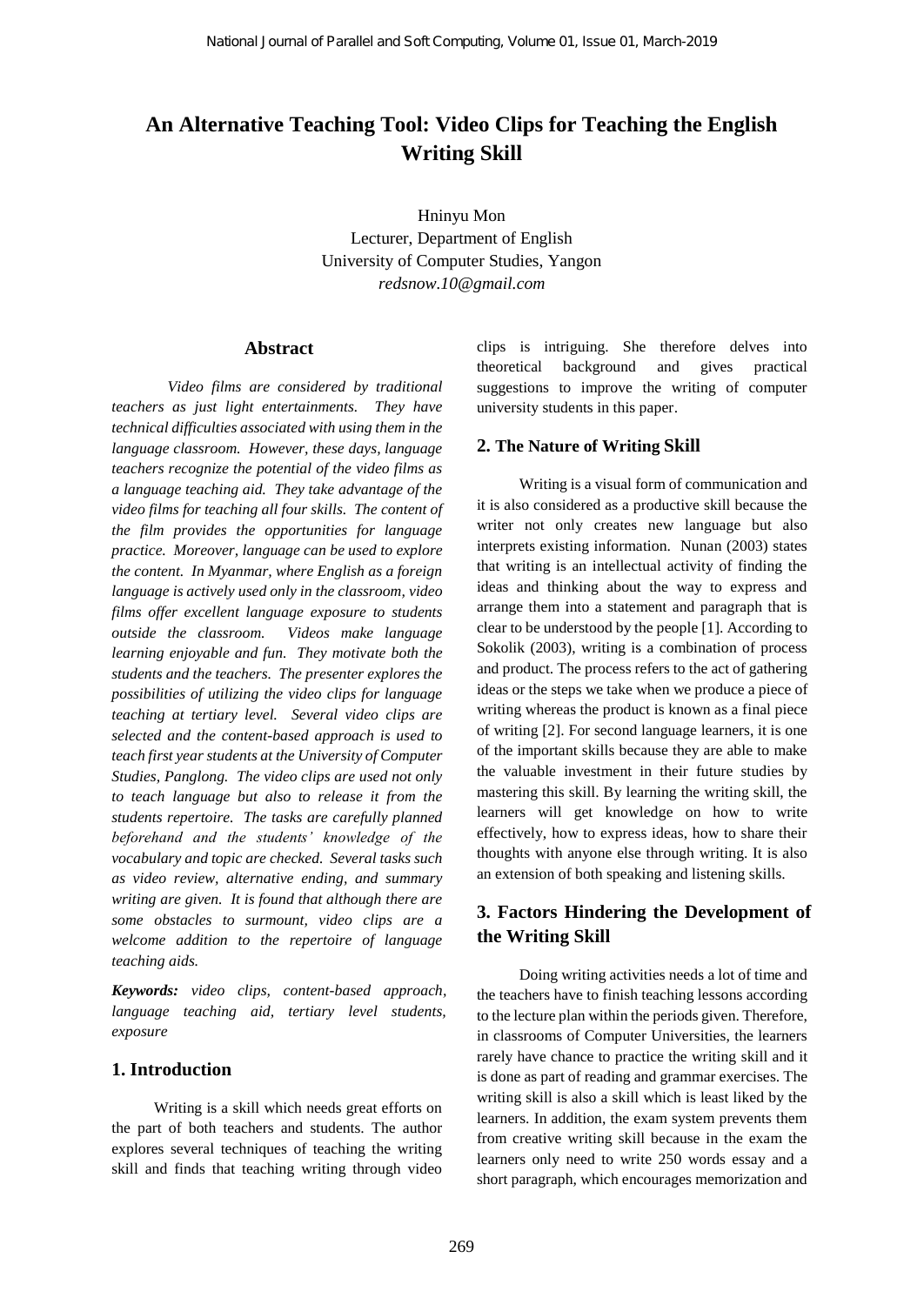plagiarism. Besides, having large classrooms which fail to provide the learners with a good environment for practicing the writing skill results in poor development of this skill. In addition to these factors, we need to consider another factor which is lack of motivation for learning the writing skill.

## **4. The Problems Faced by Teachers and Learners in Teaching Writing**

Every language teacher knows that teaching writing skill is a challenging job because of the requirements of careful preparations with a variety of teaching methods, teaching aids and activities for lessons to make the learners interested in them. In the class, time spent for this skill is very limited, which makes both the teachers and the learners face the problems in teaching and learning the writing skill. The following are the problems faced by teachers and learners.

### **4.1 Lack of Vocabulary**

This problem frequently occurs during the class activities and it is hard for the teachers to deal with it. Although all learners may not have such problem, it creates a limitation for them in writing even a short sentence.

*Solutions*: The teachers should find out the way to help the learners by using available tools around them and let them use appropriate dictionaries during the activities. Before the activities, words related to the topic should be taught by using the mind maps, etc. To improve their vocabulary, they should be provided with a rich variety of language experiences.

#### **4.2 Grammar Problem**

In writing, how to organize a paragraph and ideas are determined by grammar. When writing, the learners need to consider all the grammar structures such as subject-verb agreement, tenses, pronouns, articles, prepositions and sentence structures. The common grammar mistakes they are used to making are the use of tenses, articles, prepositions and sentence structures.

*Solutions:* when teaching grammar, the teachers should explain grammar structures carefully. In some cases, the mother tongue is required to help the learners in grammar. Using good realistic examples is vital in teaching grammar. These examples should be chosen from authentic material such as

advertisements, movies, songs which can make them easily memorable. The learners should be taught a variety of grammar exercises by using activities so that the grammar structures can be used in more interesting and realistic ways.

### **4.3 Lack of Motivation**

In writing class, the teachers have difficulty motivating the learners because most of them are not interested in learning writing. It is because they think that the writing skill is the most complicated skill which requires grammar structures, a lot of vocabulary and ideas to make a paragraph or even a sentence readable.

*Solutions:* If the learners know sufficient words and grammar structures, they will be interested in learning this skill. In addition, when they have knowledge and ideas about the topic, they will actively participate in the writing activities. Therefore, the teacher should give them the topics and ask them to find facts about them from any kinds of sources beforehand and plan the lessons based on the topic given and the previous grammar lessons. Teaching writing skill is also integrated with teaching reading skill. At the end of the reading class, the teachers can ask them to write a short paragraph about the passage. If they have already learned ideas, appropriate words, and sentence structures from the passage, they will easily write and be interested in doing writing lessons

## **5. The Role of Video Technology in Teaching Language**

Activities based learning is an effective way for encouraging learners' motivation. Therefore, the teacher should use a variety of teaching aids to create the best activities to meet the learners' needs. Today, technology becomes part of our everyday life and it is brought into the language classrooms as the teaching aids. Among these teaching aids, video technology is the most effective method for our learners because video material is more motivating than the other forms of authentic material. Bringing video material into the classrooms gives the learners several advantages such as stimulating their proactivity, high motivation and an enjoyable learning environment. It also provides the learners with the real language situation to enhance learning outcomes, and topics and ideas to discuss.

To learn English, it is not just important for students to read, write and say English words. It is essential that they are exposed to a wide range of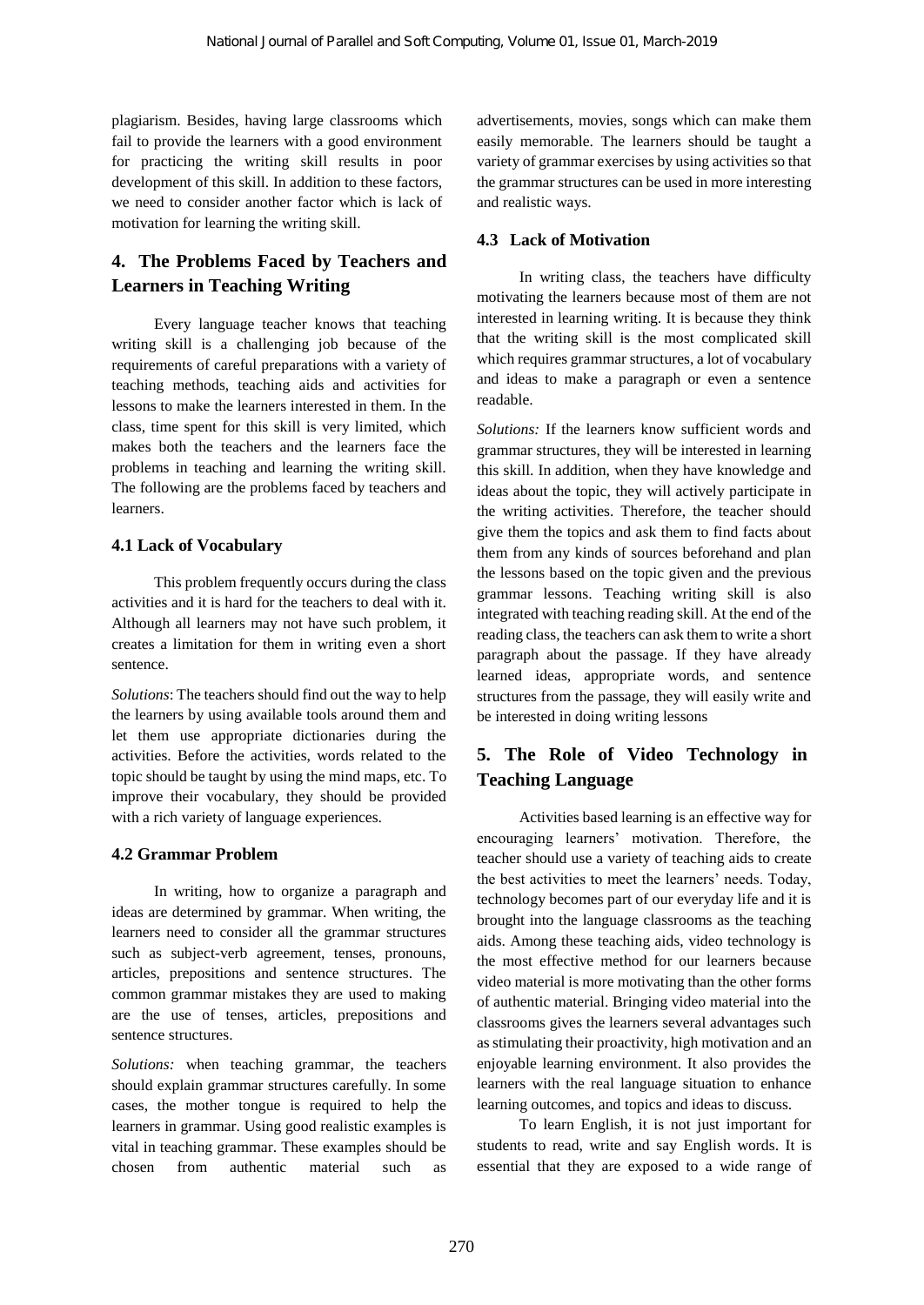usages and styles. Video clips in the classroom provide that opportunity. Cultural awareness of the target language plays a vital role in learning that language. Nothing helps students learn a language more than engaging them in the culture. The more they care about the culture, the more they care about learning the language. The better they come to understand the culture, the more they will begin to understand the language. Therefore, video material is an essential tool for the learners of English because teaching English with video materials combines English learning with the acquisition of social and cultural knowledge of the language.

Learning is not linear. It is impossible for students to learn English if they are just receiving the information in the exact same form all the time. Doing activities with video clips in the classroom exposes to the students to a variety of realistic scenarios. In watching and listening these videos, students are able to fully understand when and how words and phrases are properly used.

Along with well-produced lesson plans, reading practice, writing activities and other in-class exercises, video clips are a great addition to help improve students' comprehension skill. Watching video clips works as an additional means to receive information. As video clips often have a consistent story-line throughout, students are better able to understand and complex material. However, it is important to choose the topics based on learners' interests and their level of English proficiency in order to use videos in the classrooms.

## **6. Procedure of Using Video Clips in Teaching Writing Skill**

When the teacher prepares lessons by using video clips, the following procedures must be considered.

#### **6.1 Pre – Teaching Session**

This session is always needed for the learners before an activity. It is said that this session is a brainstorming session to make the learners' ideas work well. It is also called as warm up activity to start the class lesson. In this session, the teacher usually writes down the topic of the clip on the whiteboard or shows the learners a picture based on the topic and asks them to predict about the clip and detailed instructions are given to the students to the exercises.

#### **6.2 Whilst – Teaching Session**

This is the main step of teaching – learning process. In this session, the teacher plays the clip and the students carefully watch the clips and do the exercise based on the activity chosen. The teacher observes the class whether they are following the instruction. She assists them if necessary while doing their work.

#### **6.3 Post – Teaching Session**

This is the last activity in teaching learning process. Reviewing the material, explanation about the task and correcting the students' work are included in this process. This session helps the teacher plan the next lessons for the learners' needs.

## **7. Methods of Teaching Writing Skill through Video Clips**

Knowing that video clips are effective tools to enhance learners' learning outcomes, they are brought into the classrooms of the University of Computer Studies, Panglong to teach First Year students the writing Skill. The students practice two types of writing, narrative writing and descriptive writing, with the help of video clips in the classrooms. The video Clips used are selected from VOA learning English, Discovery Channel and YouTube. Short video clips are used to let the students practice the writing skill so that they cannot be bored with learning this skill.

#### **7.1 Question and Answer**

This activity is an individual activity which is easy but useful. It is used to encourage the students to be interested in learning the writing skill through video clips at the very first stage of practicing this skill. In this activity, the students are asked to focus on the actions and what the speaker is saying in the video clip. Before watching the clip, they are taught the new words which are used in it. After watching it, they are given the questions related to it and asked to write down the answers. Finally, the clip is played again to check their answers. According to grammatical mistakes found in their answers, the teacher plans lessons for next grammar class.

#### **7.2 What Happens Next?**

This activity is comparable to the Question and Answer activity. Instead of having students answer the questions why watching the video, they should predict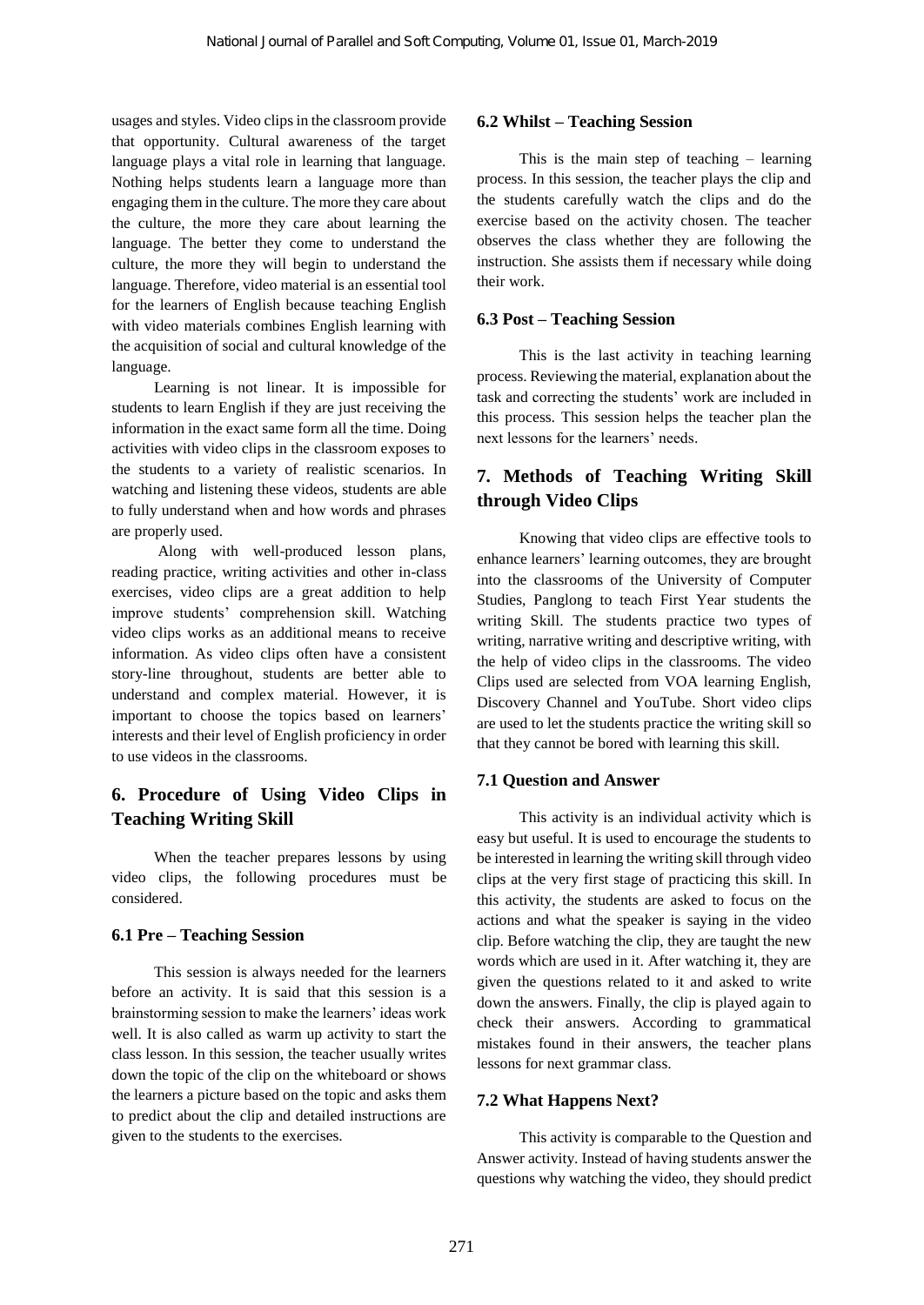what will come next after the brief showing. This can be done by way of writing down their answers. If the clip has a clear ending without any room for prediction, the teacher can stop the clip a minute early and have the students guess what will come next. Then she can play the rest of the video to see if they are right.

#### **7.3 Video Clips and Questions**

Another way to use video to encourage student thinking is students watching a short video clips and then writing questions about the clips. Students form pairs, exchange their questions, answer their partners' questions. They then exchange papers again and score their partners' answers. As students are writing questions for real audience, this activity leads to better questions. Students may also be more careful in answering the questions because they are aware that a fellow student will be grading them. This activity can be used for teaching students about different levels of thinking such as the difference between literal and interpretive questions.

#### **7.4 Alternative Endings**

To do this activity, a video clip is stopped some minutes early before the ending. The students are asked to watch the clip and write down their prediction about the ending. This activity enhances their creative thinking. Then they are put into groups of two so that they can share their predictions with each other. Any ideas about the ending are accepted. After that the rest of the clip is played to let them know the endings.

#### **7.5 Video Review**

In this activity, the students watch and listen to a video clip which mentions the beautiful places around the world. They are asked to choose 5 places and write about these places and find out what and why they think the most beautiful place is. Then the teacher arranges the class into group of two and let them discuss with each other about the places. They can agree or disagree with each other. They are also asked to write about some beautiful places which are not mentioned in the video. Before doing this activity, they are taught words used to describe the places. This activity is used for practicing descriptive writing and integrated with the speaking skill. It also improves the students' knowledge of the world.

#### **7.6 Summary**

In this activity, the students are asked to watch a video and to write the summary of what has happened in it. Before doing this activity, they are taught how to write the summary writing, and new words and grammar structures which are used in the summary. This is individual work and is used for narrative writing.

#### **7.7 Split Viewing**

This activity is described in some detail below. From the language point of view, it can help practicing narrative tenses. This lesson uses the scene from a war film. The students have a lot to observe in the scene. This activity consists of four main stages and a follow up stage.

In the pre-viewing task, the students are asked to answer the following questions in pairs: Have you ever seen any war films? Did you like them? Why? Why not? Describe one of the battle scenes.

In the while-viewing task, the class is split into two groups, one group will watch and listen to the scene; the other will only listen. Those who watch are asked to observe what happens, making notes if necessary, and be ready to explain to the others what happened; the others are told to listen to the action and write a few questions about what they can hear but cannot see. Then the video clip is played.

In the post-viewing task, each group of students is given the appropriate role-play card. They will need some time to complete the task. After they have finished they are ready to do the role-play.

In the last stage of role-play, students work in pairs and conduct the interview; one journalist and one eyewitness. They continue doing the role-play, changing partners until each journalist has interviewed all the eyewitnesses. This can allow for the teacher to correct deviation from the procedure if necessary.

A good follow-up to this exercise is a writing exercise which involves all the students writing a letter to their families telling of the horrific events. The instruction to the students for the activity is as follows.

You work for NBC radio. You have been sent to the battle scene just after the horrific attack by enemy planes. You need to get an exclusive story from some of the eyewitnesses for the folks back home. You have received this telegram from NBC. It contains the questions they want to ask. Unfortunately during the panic they have been written in the wrong order. Order them before you do the interviews and add two more of your own.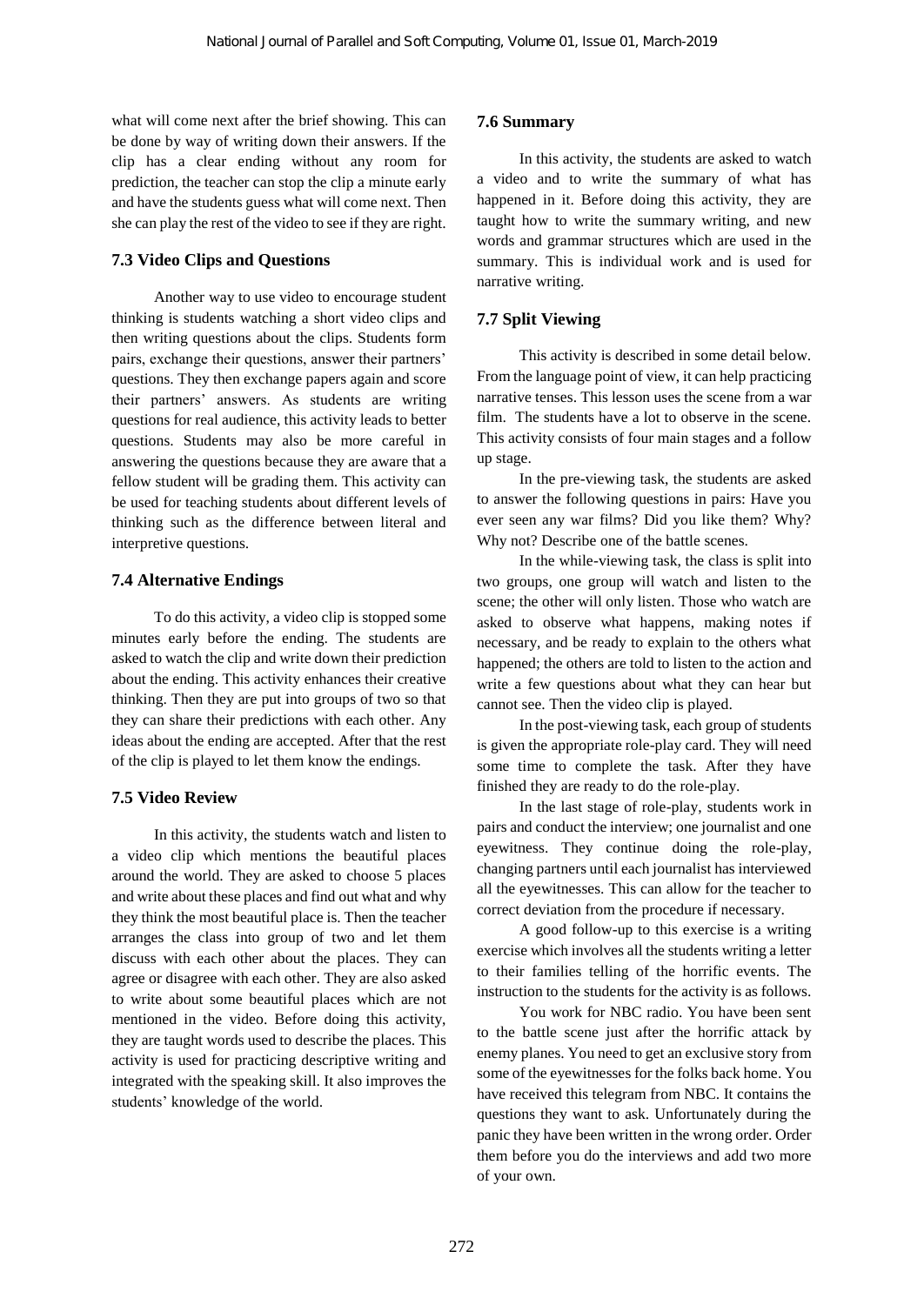- doing/ you/ the planes/ were/ what/ arrived/when ?
- planes/ were/ how/ there/ many?
- bomb explode/ did/ hear/ the/ first/ you?
- where/ you/ exploded/ when/ were/ the bombs?
- do/ did/ what/ you?
- see/ what/ you/ did?

#### **7.8 Back to Screen**

This is a variation of split viewing technique. The teacher selects a short engaging video clips and then divides the class into pairs. One group faces the screen and the other has their back to it. Then after turning off the sound, the teacher begins playing the video. The students who can see the screen tell the other students what is happening. After a few minutes the students change the places. After that, the pair write the chronological sequence of what happened. This is shared with another group and discuss as the whole class. Finally, all participants watch the clip together, with sounds.

#### **7.9 Character Descriptions**

Before a film clip is played, the teacher writes on the board the names of all the characters in the film and gives the students a brief explanation of each character. Then each of the students is asked to pick a character based on these descriptions. While doing this activity, they are told to pay attention to their character and take notes on who they are and what they do. Finally, they are asked to write one to two paragraphs about their character. To facilitate their writing, the following starter questions can be asked to the students.

- What is your character's name?
- What is their job?
- Where do they live?
- What are their goals?
- Are they in a relationship? If so, with whom?

For advanced students, the teacher can make this into the bigger project by asking them to prepare a presentation, doing research on the character and the actors that represent the character.

While the students are doing these activities, the teacher is going around the class to observe their work and help them if required. The teacher corrects their mistakes and explains these mistakes to the class after the activities. According to their needs, the teacher plans the next lessons.

## **8. The Problems with Using Video Clips in The Classrooms**

Although there are many benefits of using video technology in the language classrooms, there are some difficulties using videos as teaching aids. The main problem is that the teachers have to spend much more preparation time to choose appropriate video clips to meet the students' needs.

As multimedia lessons delivered via video need computers, projectors and other electronic devices, the teachers need to prepare the classroom to be equipped with such devices before using videos as a teaching aid. Another barrier is the limited availability of free educational videos. Not having reliable electricity also affects teaching-learning environment with video technology if the projector is used in the classroom. In addition, some students who do not prefer learning language through videos show negative attitude in the class. There are two possible dangers that may appear if the video is used purely as a vehicle for a language. The first one is overlooking the visual clues that the students may spot. Therefore, visuality is an important aspect. The second pitfall is keeping the focus on language and not on the message. It is very useful to take advantage of the strong theme of the video film. The theme can be discussed in writing or verbally.

## **9. Suggestions for Using Video Clips in Teaching Writing Skill**

The following is some suggestions which are needed to take into account while the video clips are applied in teaching the writing skill.

- Make sure that the multimedia appliances such as projector, cable and sound system are ready to be used before the class. If these appliances are not available in the class, ask the students to bring their laptops into the class.
- Select short videos so that the students will not be bored with learning and an active learning environment can be created.
- Select appropriate video clips with non-violent scenes.
- Select videos depending on the students' interests, prior knowledge and level of English.
- Select videos which reflect real life situations.
- Select videos which provide the students with new knowledge of the target language.